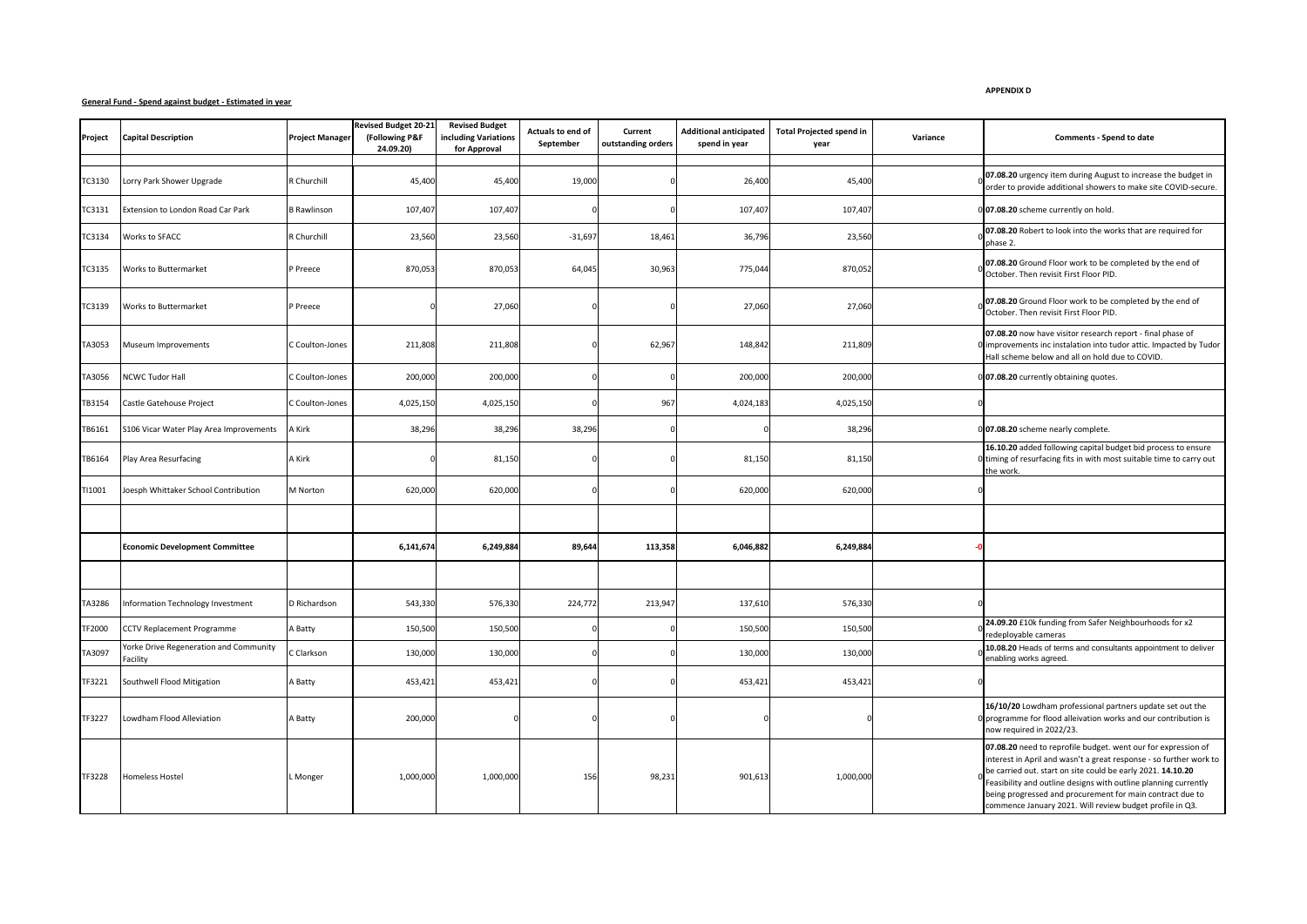| Project | <b>Capital Description</b>                                          | <b>Project Manager</b> | <b>Revised Budget 20-21</b><br>(Following P&F<br>24.09.20) | <b>Revised Budget</b><br>including Variations<br>for Approval | Actuals to end of<br>September | Current<br>outstanding orders | <b>Additional anticipated</b><br>spend in year | <b>Total Projected spend in</b><br>year | Variance | <b>Comments - Spend to date</b>                                                                                                                                                                                                                                                 |
|---------|---------------------------------------------------------------------|------------------------|------------------------------------------------------------|---------------------------------------------------------------|--------------------------------|-------------------------------|------------------------------------------------|-----------------------------------------|----------|---------------------------------------------------------------------------------------------------------------------------------------------------------------------------------------------------------------------------------------------------------------------------------|
| TF3229  | Bicycle Storage - Safer Neighbourhoods                              | A. Batty               | 34,000                                                     | 34,000                                                        |                                |                               | 34,000                                         | 34,000                                  |          | 24.09.20 Safer Neighbourhoods Funding 16.10.20 Discussions<br>taking place around types of storage.                                                                                                                                                                             |
| TF6011  | Private Sector Disabled Facilities Grants                           | A Batty                | 761,782                                                    | 761,782                                                       | 91,900                         | 8,077                         | 661,805                                        | 761,783                                 |          | 16/10/20 26 completions to date and 23 approved, waiting to<br>start on site and 29 referals being worked on. Unlikely to spend<br>the full year budget, but will review in Q3.                                                                                                 |
| TF6012  | Discretionary DFG                                                   | A Batty                | 140,000                                                    | 140,000                                                       | 41,187                         |                               | 98,81                                          | 140,000                                 |          |                                                                                                                                                                                                                                                                                 |
| TF6020  | Flood Grants - 2020 - 2022                                          | A Batty                | 250,000                                                    | 250,00                                                        |                                |                               | 250,000                                        | 250,000                                 |          | 14.09.20 Grants offer from DEFRA up to £5k per household for<br>floof mitigation. Expected around 100 households. Will review<br>budget each quarter.                                                                                                                           |
| TF6807  | Warm Homes on Prescription                                          | Monger                 | 179,939                                                    | 179,93                                                        | 2,611                          | 11,312                        | 166,01                                         | 179,93                                  |          | 12.08.20 since the beginning of the financial year, only<br>emergency work is being carried out until the recovery group<br>approve restarting business as usual. Currently £33k commited<br>for urgent work. Revisit the budget and potential rephasing in<br>Q <sub>2</sub> . |
| TF6809  | Fairholme Park (Ollerton) Conversion to<br>Mains Gas                | Monger                 | 97,488                                                     | 97,488                                                        |                                |                               | 97,488                                         | 97,488                                  |          | 12.08.20 44 Gas connections completed and home surveys<br>delayed due to COVID but have recommenced in August. Invoices<br>expected following completion of work.                                                                                                               |
|         |                                                                     |                        |                                                            |                                                               |                                |                               |                                                |                                         |          |                                                                                                                                                                                                                                                                                 |
|         | <b>Homes &amp; Communities Committee</b>                            |                        | 3,940,460                                                  | 3,773,460                                                     | 360,626                        | 331,567                       | 3,081,267                                      | 3,773,460                               |          |                                                                                                                                                                                                                                                                                 |
|         |                                                                     |                        |                                                            |                                                               |                                |                               |                                                |                                         |          |                                                                                                                                                                                                                                                                                 |
| TA1215  | Leisure Centre Car Park Extension                                   | A Hardy                |                                                            |                                                               | $-5,814$                       | 5,138                         | 676                                            |                                         |          |                                                                                                                                                                                                                                                                                 |
| TA1216  | Dukeries LC New Pool                                                | A Hardy                | 2,928,852                                                  | 2,928,85                                                      | 28,849                         | 2,017,308                     | 882,695                                        | 2,928,85                                |          | 07.08.20 start on site due 1.9.20. 16.10.20 work started and<br>progressing well, with regular site meetings.                                                                                                                                                                   |
| TA1217  | Southwell Leisure Centre Improvements                               | A Hardy                | 1,500,000                                                  | 1,500,000                                                     |                                |                               | 1,500,000                                      | 1,500,000                               |          | 07.08.20 converstaions are taking place with SLCT with a view to<br>an update report to P&F. Feasbility and business case to do.                                                                                                                                                |
| TA1219  | S106 - Blidworth LC Steam & Sauna Facility                          | R Churchill            | 23,754                                                     | 23,754                                                        | 16,504                         |                               | 7,250                                          | 23,754                                  |          | 0 07.08.20 Scheme is complete, snags to do.                                                                                                                                                                                                                                     |
| TA1220  | Vehicular Access Control at Newark Sports<br>and Fitness Centre     | R Churchill            | 16,680                                                     | 16,68                                                         |                                |                               | 16,680                                         | 16,68                                   |          | 15.09.20 Installation of security barrier on Lord Hawke Way to<br>control unauthorised access to Newark Sports & Fitness Centre.                                                                                                                                                |
| TB2253  | Vehicles & Plant (NSDC)                                             | A Kirk                 | 945,410                                                    | 945,410                                                       | 23,800                         | 386,460                       | 535,150                                        | 945,410                                 |          | 07.08.20 most of the vehicles in the replacement programme are<br>0 on order. Brown bins purchase part completed in 2019/20, final<br>payment to be made in September.                                                                                                          |
| TB6153  | Cricket Facilities Kelham Rd - S106                                 | A Hardy                |                                                            |                                                               |                                |                               |                                                |                                         |          |                                                                                                                                                                                                                                                                                 |
| TB6154  | 5106 Community Facilities Provision<br>Community & Activity Village | A Hardy                | 156,183                                                    | 156,183                                                       |                                |                               | 156,183                                        | 156,183                                 |          | 07.08.20 paybale on commencement of phase due, due October                                                                                                                                                                                                                      |
| TB6162  | Loan to Newark Academy                                              | A Hardy                | 240,000                                                    | 240,000                                                       |                                |                               | 240,000                                        | 240,000                                 |          | 07.08.20 school unable to accept the loan. Need to seek<br>alternative.                                                                                                                                                                                                         |
| TB6163  | 5106 Community Facilities Provision<br>Clipstone Welfare            | A Hardy                | 66,385                                                     | 66,385                                                        |                                |                               | 66,385                                         | 66,385                                  |          |                                                                                                                                                                                                                                                                                 |
| TC3136  | Climate Change                                                      | M Finch                | 30,000                                                     | 30,000                                                        |                                |                               | 30,000                                         | 30,000                                  |          |                                                                                                                                                                                                                                                                                 |